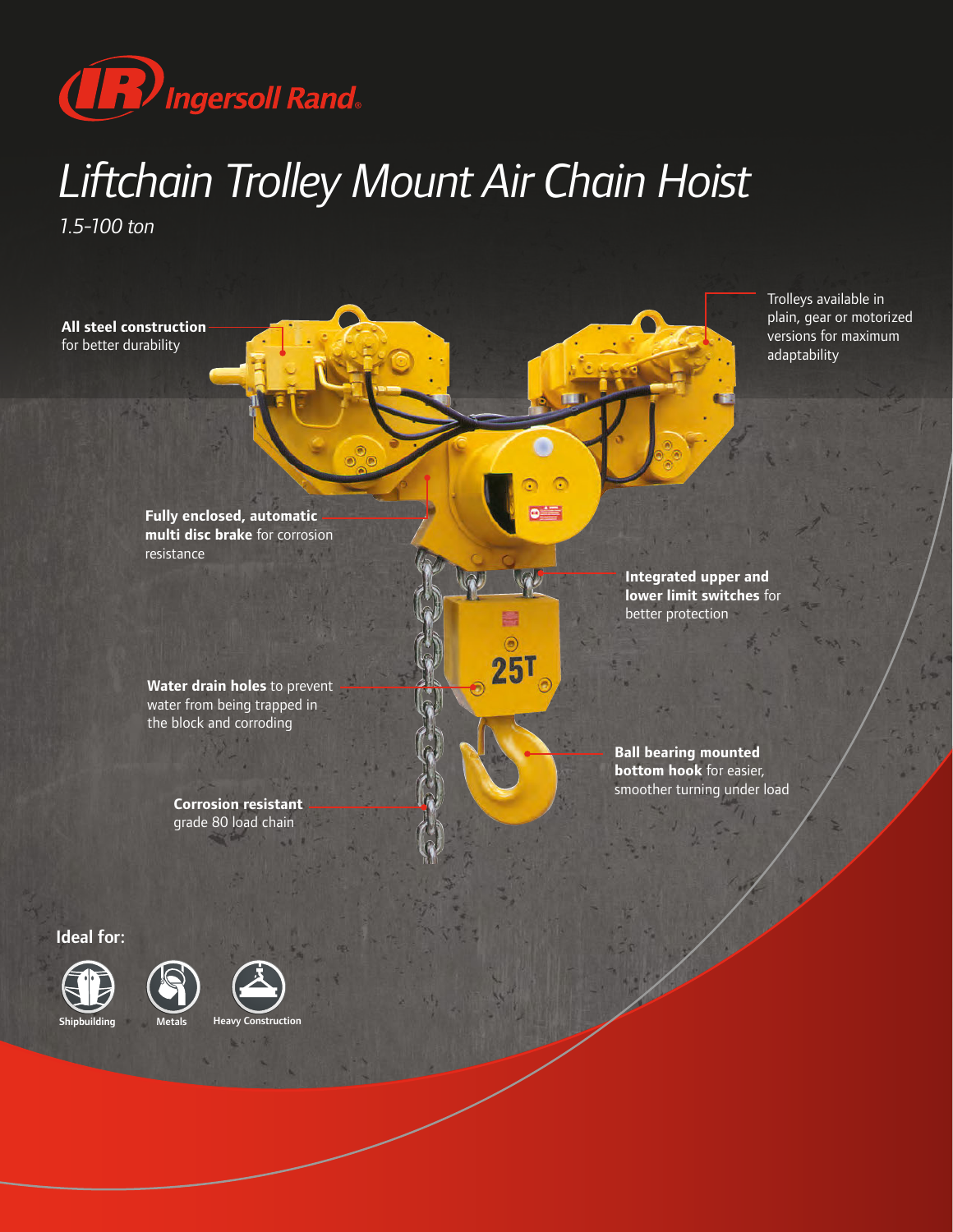

# *Liftchain Trolley Mount Air Chain Hoist*

#### *1.5-100 tons*

Ingersoll Rand Liftchain Hoists are the most advanced heavy-lifting hoists in the Ingersoll Rand hoist line. They incorporate all the best features we've developed from our decades of experience into a compact, modular frame. Trolley Mounted versions allow you to move the load along a beam to place it exactly where you need it. Whether you need a plain, geared or motorized trolley, count on Liftchain trolley mounted hoists to get the job done.

| <b>General Characteristics</b> |                     |                     |                 |                                                     |                                                    |                       |                                           |  |  |  |  |  |
|--------------------------------|---------------------|---------------------|-----------------|-----------------------------------------------------|----------------------------------------------------|-----------------------|-------------------------------------------|--|--|--|--|--|
|                                | Lifting<br>Capacity | <b>Reeves</b><br>of | <b>Headroom</b> | <b>Trolley Flange</b><br><b>Adjustment</b><br>Range | <b>Hoist Weight</b><br>with $3m(10ft)$<br>of chain | <b>Trolley Weight</b> | Weight per<br>additional meter<br>of lift |  |  |  |  |  |
| <b>Model</b>                   | <b>Metric Tons</b>  | <b>Chain</b>        | mm (in)         | mm (in)                                             | kg (lb)                                            | kg (lb)               | kg (lb)                                   |  |  |  |  |  |
| <b>LC2A015SI</b>               | 1.5                 |                     | 480 (18.9)      | 80-200 (3.2-7.9)                                    | 38 (84)                                            | 57 (126)              | 1.5(3.3)                                  |  |  |  |  |  |
| <b>LC2A030DI</b>               | 3                   | $\overline{2}$      | 592 (23.3)      | 80-200 (3.2-7.9)                                    | 48 (106)                                           | 55 (121)              | 3.0(6.6)                                  |  |  |  |  |  |
| <b>LC2A040SI</b>               | 4                   |                     | 590 (23.2)      | 80-200 (3.2-7.9)                                    | 90 (198)                                           | 55 (121)              | 3.8(8.4)                                  |  |  |  |  |  |
| LC2A0600I                      | 6                   | 4                   | 702 (27.6)      | 100-310 (3.9-12.2)                                  | 74 (163)                                           | 143 (315)             | 6.0(13.2)                                 |  |  |  |  |  |
| <b>LC2A060SI</b>               | 6                   |                     | 730 (28.7)      | 100-310 (3.9-12.2)                                  | 125 (276)                                          | 142 (313)             | 5.7(12.6)                                 |  |  |  |  |  |
| LC2A080DI                      | 8                   | $\overline{2}$      | 815 (32.1)      | 100-310 (3.9-12.2)                                  | 118 (260)                                          | 142 (313)             | 7.6(16.8)                                 |  |  |  |  |  |
| LC2A120DI                      | 12                  | $\overline{2}$      | 995 (39.2)      | 130-310 (5.1-12.2)                                  | 170 (375)                                          | 182 (401)             | 11.4(25.1)                                |  |  |  |  |  |
| LC2A125SI                      | 12.5                |                     | 1000 (39.4)     | 160-310 (6.3-12.2)                                  | 395 (871)                                          | 175 (386)             | 10.7(23.6)                                |  |  |  |  |  |
| LC2A180TI                      | 18                  | 3                   | 1195 (47.1)     | 140-310 (5.5-12.2)                                  | 277 (611)                                          | 375 (826)             | 17.1(37.7)                                |  |  |  |  |  |
| LC2A2500I                      | 25                  | 4                   | 1240 (48.8)     | 140-310 (5.5-12.2)                                  | 324 (714)                                          | 376 (829)             | 23.0 (50.7)                               |  |  |  |  |  |
| LC2A250DI                      | 25                  | $\overline{2}$      | 990 (39.0)      | 160-310 (6.3-12.2)                                  | 558 (1,230)                                        | 377 (831)             | 21.4 (47.2)                               |  |  |  |  |  |
| <b>LC2A375TI</b>               | 37.5                | 3                   | 1134 (44.6)     | 160-310 (6.3-12.2)                                  | 855 (1,885)                                        | 730 (1,609)           | 32.1 (70.8)                               |  |  |  |  |  |
| LC2A500QI                      | 50                  | 4                   | 1182 (46.5)     | 160-310 (6.3-12.2)                                  | 965 (2,127)                                        | 770 (1,698)           | 42.8 (94.4)                               |  |  |  |  |  |
| LCA750TI                       | 75                  | 3                   | 1845 (72.6)     | 160-310 (6.3-12.2)                                  | 1,700 (3,748)                                      | 2,800 (6,172)         | 73.5 (162.0)                              |  |  |  |  |  |
| <b>LCA10000I</b>               | 100                 | 4                   | 1901 (74.8)     | 160-310 (6.3-12.2)                                  | 2,200 (4,850)                                      | 2,500 (5,512)         | 98.0 (216.1)                              |  |  |  |  |  |
|                                |                     |                     |                 |                                                     |                                                    |                       |                                           |  |  |  |  |  |

| <b>Performance</b> |                              |                                                                                 |           |                                    |                                          |                                                                             |                                    |                                                       |                                          |                       |     |  |  |
|--------------------|------------------------------|---------------------------------------------------------------------------------|-----------|------------------------------------|------------------------------------------|-----------------------------------------------------------------------------|------------------------------------|-------------------------------------------------------|------------------------------------------|-----------------------|-----|--|--|
|                    |                              |                                                                                 |           | <b>Hoist Performance</b>           | <b>Trolley Performance</b>               |                                                                             |                                    |                                                       |                                          |                       |     |  |  |
|                    | <b>Lifting</b><br>Capacity   | <b>Lifting Speed</b><br><b>Lowering</b><br>No Load<br><b>Full Load</b><br>speed |           | <b>Required</b><br><b>Air Flow</b> | <b>Working</b><br>Air<br><b>Pressure</b> | <b>Powered</b><br><b>Trolley</b><br><b>Traverse</b><br>Speed <sup>(1)</sup> | <b>Required</b><br><b>Air Flow</b> | <b>Working</b><br><b>Hydraulic</b><br><b>Pressure</b> | <b>Minimum</b><br>Curve<br><b>Radius</b> | <b>Sound</b><br>Level |     |  |  |
| <b>Model</b>       | <b>Metric</b><br><b>Tons</b> | m/min (fpm) m/min (fpm) m/min (fpm)                                             |           |                                    | $m^3/m$ in<br>(cfm)                      | bar (psi)                                                                   | m/min (fpm)                        | $m^3/m$ in<br>(cfm)                                   | bar (psi)                                | m(f <sub>t</sub> )    | dbA |  |  |
| <b>LC2A015SI</b>   | 1.5                          | 6.2(20.3)                                                                       | 11(36.1)  | 8.5(27.9)                          | 4(141)                                   | 6.3(90)                                                                     | 21(69)                             | 1.3(45.9)                                             | 6.3(90)                                  | 2(6.6)                | 78  |  |  |
| LC2A030DI          | 3                            | 3(9.8)                                                                          | 5.5(18)   | 4(13.1)                            | 4(141)                                   | 6.3(90)                                                                     | 17 (56)                            | 1.3(45.9)                                             | 6.3(90)                                  | 2(6.6)                | 78  |  |  |
| LC2A040SI          | $\overline{4}$               | 3.9(12.8)                                                                       | 7(23)     | 4.5(14.8)                          | 4.5 (159)                                | 6.3(90)                                                                     | 15 (49)                            | 1.3(45.9)                                             | 6.3(90)                                  | 2(6.6)                | 76  |  |  |
| LC2A0600I          | 6                            | 1.5(4.9)                                                                        | 2.5(8.2)  | 2(6.6)                             | 4(141)                                   | 6.3(90)                                                                     | 15 (49)                            | 1.3(45.9)                                             | 6.3(90)                                  | 3(9.9)                | 78  |  |  |
| <b>LC2A060SI</b>   | 6                            | 2.2(7.2)                                                                        | 3.6(11.8) | 2.7(8.9)                           | 5.2 (184)                                | 6.3(90)                                                                     | 15 (49)                            | 1.3(45.9)                                             | 6.3(90)                                  | 3(9.9)                | 79  |  |  |
| LC2A080DI          | 8                            | 1.8(5.9)                                                                        | 3.5(11.5) | 2.2(7.2)                           | 4.4 (155)                                | 6.3(90)                                                                     | 12 (40)                            | 1.3(45.9)                                             | 6.3(90)                                  | 3(9.9)                | 76  |  |  |
| LC2A120DI          | 12                           | 1.1(3.6)                                                                        | 1.8(5.9)  | 1.3(4.3)                           | 5(177)                                   | 6.3(90)                                                                     | 12 (40)                            | 1.5(53.0)                                             | 6.3(90)                                  | 3(9.9)                | 79  |  |  |
| <b>LC2A125SI</b>   | 12.5                         | 3.2(10.5)                                                                       | 6(19.7)   | 5(16.4)                            | 10 (353)                                 | 6.3(90)                                                                     | 15 (49)                            | 1.5(53.0)                                             | 6.3(90)                                  | 3(9.9)                | 93  |  |  |
| LC2A180TI          | 18                           | 0.7(2.3)                                                                        | 1.2(3.9)  | 0.9(3)                             | 5(177)                                   | 6.3(90)                                                                     | 15 (49)                            | 1.9(67.1)                                             | 6.3(90)                                  | 5(16.4)               | 79  |  |  |
| LC2A250QI          | 25                           | 0.5(1.6)                                                                        | 0.9(3)    | 0.6(2)                             | 5(177)                                   | 6.3(90)                                                                     | 15 (49)                            | 1.9(67.1)                                             | 6.3(90)                                  | 5(16.4)               | 79  |  |  |
| LC2A250DI          | 25                           | 1.6(5.2)                                                                        | 3(9.8)    | 2.5(8.2)                           | 10 (353)                                 | 6.3(90)                                                                     | 12 (40)                            | 3(106)                                                | 6.3(90)                                  | 50 (164)              | 93  |  |  |
| <b>LC2A375TI</b>   | 37.5                         | 1.1(3.6)                                                                        | 2(6.6)    | 2(6.6)                             | 10 (353)                                 | 6.3(90)                                                                     | 15 (49)                            | 3.8(134)                                              | 6.3(90)                                  | 90 (295)              | 93  |  |  |
| LC2A50001          | 50                           | 0.8(2.6)                                                                        | 1.5(4.9)  | 1.5(4.9)                           | 10 (353)                                 | 6.3(90)                                                                     | 15 (49)                            | 3.8 (134)                                             | 6.3(90)                                  | 90 (295)              | 93  |  |  |
| LCA750TI           | 75                           | 0.4(1.3)                                                                        | 0.7(2.3)  | 0.7(2.3)                           | 10 (353)                                 | 6.3(90)                                                                     | 15 (49)                            | 7.6 (268)                                             | 6.3(90)                                  | 130 (427)             | 93  |  |  |
| <b>LCA10000I</b>   | 100                          | 0.3(1)                                                                          | 0.5(1.6)  | 0.5(1.6)                           | 10(353)                                  | 6.3(90)                                                                     | 15 (49)                            | 7.6(268)                                              | 6.3(90)                                  | 130 (427)             | 93  |  |  |

Performance test conducted per European standard EN range 14492-2.

(1) Rack and pinion trolley configuration traverse speed is 50% of speed stated in table above.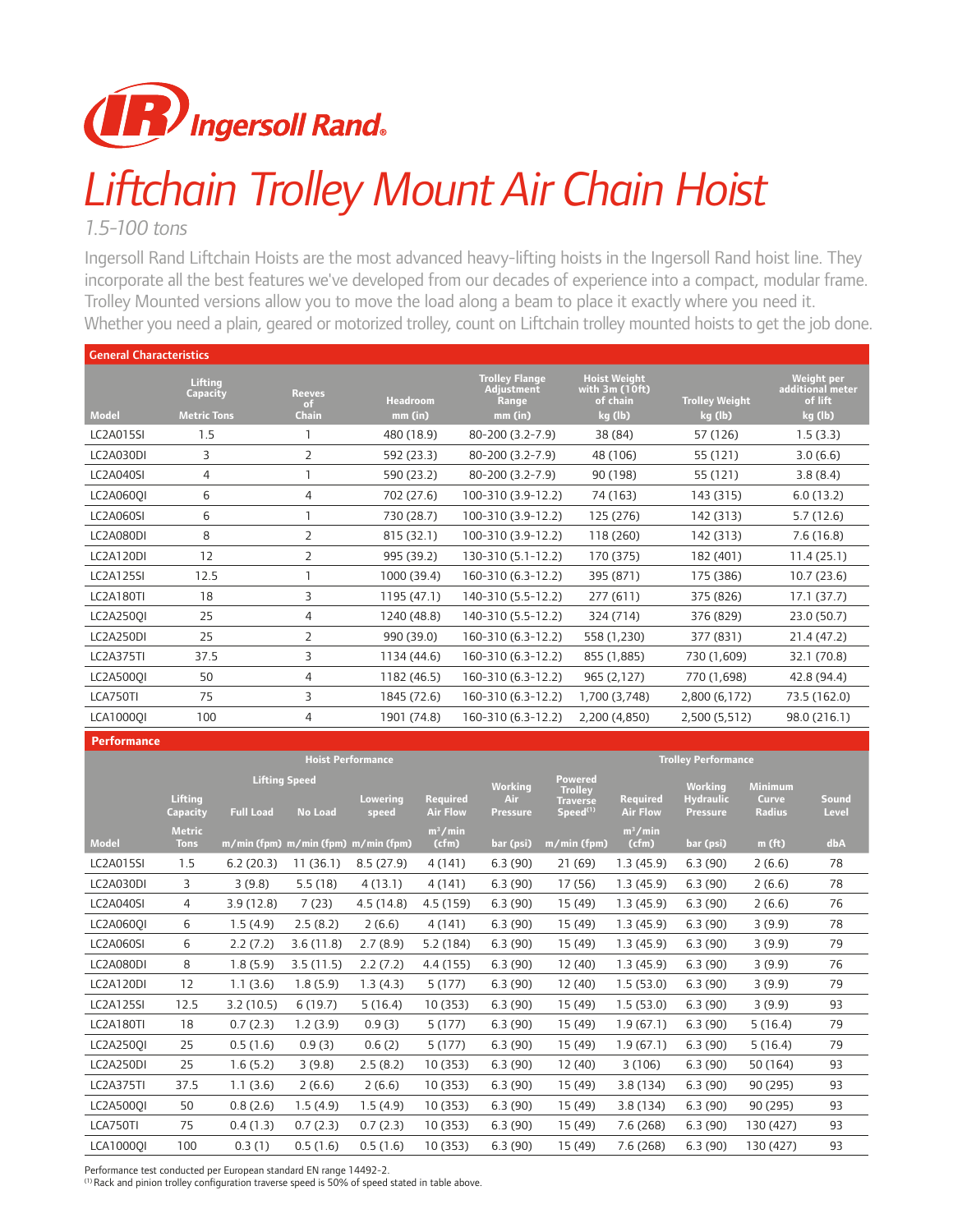### *1.5 to 25 t capacity (except model 25t double falls)*

### *25 to 100 t capacity (except model 25t with 4 falls)*







THE DIMENSIONS SHOWN ARE MITHDUS SHOWN ARE DIMENSIONS SHOWN ARE DIMENSIONS Shown are mm. Dimensions in Brackets [ ] are inches. Dimensions are subject to change. Contact factory for certified drawings.

| <b>Model</b>     | A              | B   |            | c.  | D   | E.        |              | E.                              | G    | н         |     |     | K   |          | M   |                | N   | Air Inlet Ø                |
|------------------|----------------|-----|------------|-----|-----|-----------|--------------|---------------------------------|------|-----------|-----|-----|-----|----------|-----|----------------|-----|----------------------------|
| <b>LC2A015SI</b> | 480            | 190 |            | 210 | 60  | 120       |              | $\overline{\phantom{0}}$        | 436  | 155       |     | 244 | 90  | 146      | 27  |                | 30  | $3/4$ " BSP                |
| LC2A030DI        | 592            | 190 |            | 210 | 60  | 120       |              | $\hspace{0.1mm}-\hspace{0.1mm}$ | 436  | 155       |     | 244 | 90  | 257      | 35  |                | 37  | $3/4$ " BSP                |
| LC2A040SI        | 590            | 284 |            | 300 | 60  | 120       |              | —                               | 436  | 147       |     | 273 | 127 | 190      | 35  |                | 37  | 1" BSP                     |
| LC2A0600I        | 702            | 290 |            | 250 | 82  | 160       |              | —                               | 640  | 220       |     | 315 | 90  | 296      | 43  |                | 50  | $3/4$ " BSP                |
| <b>LC2A060SI</b> | 730            | 290 |            | 310 | 82  | 160       |              | —                               | 640  | 220       |     | 350 | 152 | 228      | 43  |                | 50  | 1" BSP                     |
| LC2A080DI        | 815            | 380 |            | 300 | 82  | 160       |              | $\overline{\phantom{0}}$        | 640  | 220       |     | 313 | 127 | 373      | 53  |                | 60  | 1" BSP                     |
| LC2A120DI        | 995            | 410 |            | 310 | 91  | 160       |              | —                               | 622  | 220       |     | 420 | 152 | 424      | 58  |                | 67  | 1" BSP                     |
| <b>LC2A125SI</b> | 1000           | 313 |            | 265 | 87  | 160       |              | 57                              | 622  | 220       |     | 498 | 201 | 296      | 58  |                | 67  | 1 1/4" BSP (1)             |
| LC2A180TI        | 1195           | 360 |            | 390 | 125 | 225       |              | —                               | 790  | 270       |     | 558 | 152 | 484      | 78  |                | 80  | 1" BSP                     |
| LC2A2500I        | 1240           | 360 |            | 370 | 125 | 225       |              | $\hspace{0.1mm}-\hspace{0.1mm}$ | 790  | 270       |     | 558 | 152 | 530      | 87  |                | 96  | 1" BSP                     |
| <b>Model</b>     | $\overline{A}$ | в   | $\epsilon$ | D   | E   | н         | $\mathsf{G}$ | H                               |      | K         |     | M   | N   | $\bf{0}$ | P   | $\overline{0}$ | R   | Air Inlet Ø <sup>(1)</sup> |
| LC2A250DI        | 990            | 460 | 265        | 313 | 87  | 91        | 160          | 84                              | 1362 | 500       | 240 | 220 | 411 | 572      | 276 | 87             | 120 | 1 1/4" BSP                 |
| <b>LC2A375TI</b> | 1134           | 514 | 373        | 358 | 121 | 91        | 225          | 125                             | 1672 | 578       | 312 | 270 | 416 | 714      | 298 | 103            | 140 | 1 1/4" BSP                 |
| LC2A5000I        | 1182           | 541 | 346        | 358 | 121 | 91        | 225          | 140                             | 1672 | 578       | 312 | 270 | 416 | 763      | 352 | 118            | 160 | 1 1/4" BSP                 |
| LCA750TI         | 1880           | 700 | 553        | 550 | 121 | <b>NA</b> | 225          | 150                             | 3370 | <b>NA</b> | 312 | 270 | 790 | 1055     | 420 | 153            | 190 | 1 1/4" BSP                 |
| <b>LCA10000I</b> | 1936           | 700 | 553        | 550 | 121 | <b>NA</b> | 225          | 150                             | 3370 | <b>NA</b> | 312 | 270 | 790 | 1111     | 490 | 184            | 250 | 1 1/4" BSP                 |

| Chain Bucket Capacity And Height - A, B, C or D Options |                                  |                                                  |                      |                                  |                                                  |                      |                                  |                                                  |                          |                                  |                                                  |                      |  |
|---------------------------------------------------------|----------------------------------|--------------------------------------------------|----------------------|----------------------------------|--------------------------------------------------|----------------------|----------------------------------|--------------------------------------------------|--------------------------|----------------------------------|--------------------------------------------------|----------------------|--|
| <b>Model</b>                                            |                                  | <b>Chain Bucket, Type A</b>                      |                      |                                  | <b>Chain Bucket, Type B</b>                      |                      |                                  | <b>Chain Bucket, Type C</b>                      |                          | <b>Chain Bucket, Type D</b>      |                                                  |                      |  |
|                                                         | <b>Bucket</b><br><b>Material</b> | Correspond-<br>ing Height<br>of Lift<br>Capacity | <b>Height</b><br>"X" | <b>Bucket</b><br><b>Material</b> | Correspond-<br>ing Height<br>of Lift<br>Capacity | <b>Height</b><br>"X" | <b>Bucket</b><br><b>Material</b> | Correspond-<br>ing Height<br>of Lift<br>Capacity | <b>Height</b><br>"X"     | <b>Bucket</b><br><b>Material</b> | Correspond-<br>ing Height<br>of Lift<br>Capacity | <b>Height</b><br>"X" |  |
|                                                         |                                  | (m)                                              | (mm)                 |                                  | (m)                                              | (mm)                 |                                  | (m)                                              | (mm)                     |                                  | (m)                                              | (mm)                 |  |
| <b>LC2A015SI</b>                                        | Canvas                           | 12                                               | 700                  | Canvas                           | 30                                               | 800                  | Canvas                           | 60                                               | 900                      | Metal                            | 80                                               | <b>TBA</b>           |  |
| LC2A030DI                                               | Canvas                           | 6                                                | 712                  | Canvas                           | 15                                               | 812                  | Canvas                           | 30                                               | 912                      | Metal                            | 40                                               | <b>TBA</b>           |  |
| <b>LC2A040SI</b>                                        | Canvas                           | 12                                               | 856                  | Canvas                           | 25                                               | 956                  | Metal                            | 40                                               | 1116                     | Metal                            | 60                                               | 1156                 |  |
| LC2A0600I                                               | Canvas                           | 3                                                | 769                  | Canvas                           | 7.5                                              | 869                  | Canvas                           | 15                                               | 969                      | Metal                            | 20                                               | <b>TBA</b>           |  |
| <b>LC2A060SI</b>                                        | Canvas                           | 12                                               | 1065                 | Metal                            | 26                                               | 1265                 | Metal                            | 40                                               | 1265                     | Metal                            | 60                                               | 1445                 |  |
| LC2A080DI                                               | Canvas                           | 6                                                | 896                  | Canvas                           | 12.5                                             | 996                  | Metal                            | 20                                               | 1156                     | Metal                            | 30                                               | 1196                 |  |
| LC2A120DI                                               | Canvas                           | 6                                                | 1135                 | Metal                            | 13                                               | 1335                 | Metal                            | 20                                               | 1335                     | Metal                            | 30                                               | 1515                 |  |
| LC2A125SI                                               | Metal                            | 30                                               | 1564                 | Metal                            | 60                                               | 1779                 | —                                | -                                                |                          |                                  |                                                  |                      |  |
| LC2A180TI                                               | Canvas                           | 4                                                | 1273                 | Metal                            | 8.5                                              | 1473                 | Metal                            | 13                                               | 1473                     | Metal                            | 20                                               | 1653                 |  |
| <b>LC2A2500I</b>                                        | Canvas                           | 3                                                | 1273                 | Metal                            | 6.5                                              | 1473                 | Metal                            | 10                                               | 1473                     | Metal                            | 15                                               | 1653                 |  |
| LC2A250DI                                               | Metal                            | 15                                               | 1276                 | Metal                            | 30                                               | 1491                 |                                  | -                                                | $\overline{\phantom{0}}$ |                                  | $\overline{\phantom{0}}$                         |                      |  |
| <b>LC2A375TI</b>                                        | Metal                            | 10                                               | 1281                 | Metal                            | 20                                               | 1496                 | -                                | -                                                | -                        | -                                | -                                                | -                    |  |
| LC2A5000I                                               | Metal                            | 7.5                                              | 1281                 | Metal                            | 15                                               | 1496                 | -                                | -                                                | -                        |                                  | -                                                |                      |  |
| LCA750TI                                                | Metal                            | 10                                               | 1980                 | Metal                            | 20                                               | 2555                 | $\overline{\phantom{0}}$         | —                                                | -                        | –                                |                                                  |                      |  |
| <b>LCA10000I</b>                                        | Metal                            | 7.5                                              | 1980                 | Metal                            | 15                                               | 2555                 |                                  |                                                  |                          |                                  |                                                  |                      |  |